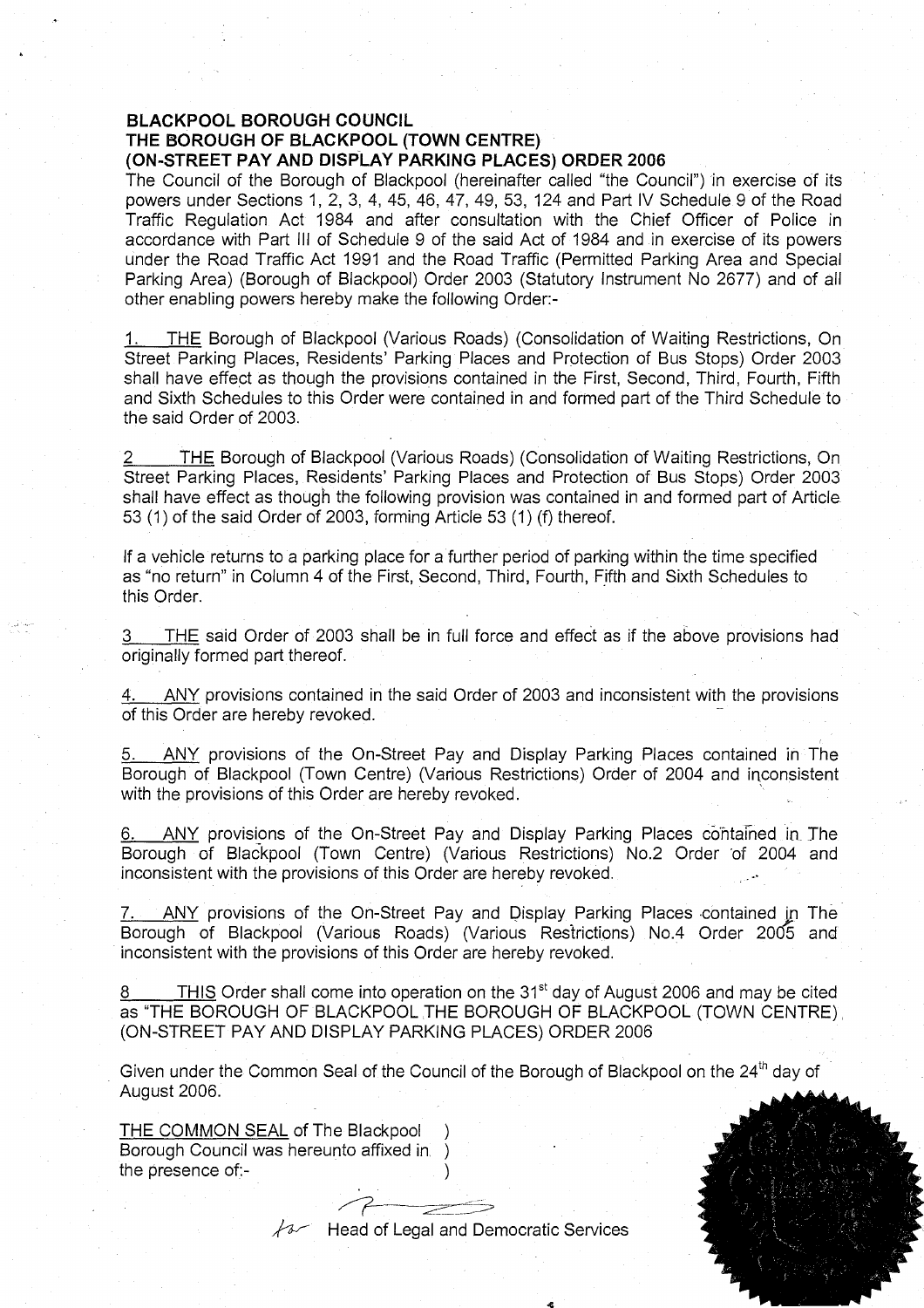#### **FIRST SCHEDULE (INNER ZONE)**

| 1                                | $\overline{2}$                                                                                                                                                                                                                 | 3                                                                     |                                                                                                                                                                                                                    | 5                                                                                                                                                                                                                                                            | 6                                                                                                                                                                                           |
|----------------------------------|--------------------------------------------------------------------------------------------------------------------------------------------------------------------------------------------------------------------------------|-----------------------------------------------------------------------|--------------------------------------------------------------------------------------------------------------------------------------------------------------------------------------------------------------------|--------------------------------------------------------------------------------------------------------------------------------------------------------------------------------------------------------------------------------------------------------------|---------------------------------------------------------------------------------------------------------------------------------------------------------------------------------------------|
| <b>ROAD</b>                      | LENGTH                                                                                                                                                                                                                         | POSITION<br>-IN.<br><b>WHICH</b><br><b>VEHICLE</b><br><b>MAY WAIT</b> | DAY OF OPERATION<br>OF PARKING PLACE                                                                                                                                                                               | <b>CLASS OF VEHICLE</b>                                                                                                                                                                                                                                      | CHARGE                                                                                                                                                                                      |
| <b>ABINGDON</b><br><b>STREET</b> | <b>EAST SIDE</b><br>From a point 10m north of<br>Talbot Road to a point<br>10m south of Queen<br><b>Street</b>                                                                                                                 | Wholly within<br>marked<br>parking<br>place                           | Throughout the year<br>$8.00$ am $-6.00$ pm<br>Waiting limited to 20<br>minutes or 30 minutes or<br>40 minutes or 50 minutes<br>or 60 minutes or 90<br>minutes and in all cases<br>no return within three<br>hours | All vehicles except:-<br>(a) goods vehicles<br>exceeding1524 kg<br>unladen weight;<br>(b) passenger<br>vehicles adapted to<br>carry more than 13<br>passengers exclusive<br>of the driver;<br>(c) caravans and<br>trailers:<br>(d) Coaches; and<br>(e) HGV's | 20<br>minutes<br>$(20$ pence)<br>30<br>minutes<br>$(30$ pence)<br>40<br>minutes<br>$(40$ pence)<br>50.<br>minutes<br>$(50$ pence)<br>60<br>minutes<br>$(60$ pence)<br>90<br>minutes<br>(E1) |
| <b>ABINGDON</b><br><b>STREET</b> | <b>WEST SIDE</b><br>From a point 10m south of<br>Queen Street to Talbot<br>Road                                                                                                                                                | As above                                                              | As above                                                                                                                                                                                                           | As above                                                                                                                                                                                                                                                     | As Above                                                                                                                                                                                    |
| <b>CEDAR</b><br><b>SQUARE</b>    | <b>EAST SIDE</b><br>23m north of Church<br>Street to Wood Street                                                                                                                                                               | As above                                                              | As above                                                                                                                                                                                                           | As above                                                                                                                                                                                                                                                     | As above                                                                                                                                                                                    |
| <b>CLIFTON</b><br><b>STREET</b>  | <b>NORTH SIDE</b><br>From a point 55m east of<br>Talbot Square to a point<br>38m west of Abingdon<br>Street (save for from a<br>point 71m west of the<br>westerly kerbline of<br>Abingdon Street for a<br>distance of 6m west) | As above                                                              | As above                                                                                                                                                                                                           | As above                                                                                                                                                                                                                                                     | As above                                                                                                                                                                                    |
| <b>DICKSON</b><br><b>ROAD</b>    | <b>EAST SIDE</b><br>From a point 14m south of<br>Queen Street for a<br>distance of 29m south                                                                                                                                   | As above                                                              | As above                                                                                                                                                                                                           | As above                                                                                                                                                                                                                                                     | As above<br>يتخر                                                                                                                                                                            |
| QUEEN<br><b>STREET</b>           | <b>NORTH SIDE</b><br>For a distance of 27m east<br>of The Strand                                                                                                                                                               | As above                                                              | As above                                                                                                                                                                                                           | As above                                                                                                                                                                                                                                                     | As above                                                                                                                                                                                    |
| <b>QUEEN</b><br><b>STREET</b>    | <b>NORTH SIDE</b><br>From a point 14m east of<br>Abingdon Street to a point<br>14m west of Dickson Road<br>(save for a distance of<br>12m fronting main<br>entrance to Grundy Art<br>Gallery)                                  | As above                                                              | As above                                                                                                                                                                                                           | As above                                                                                                                                                                                                                                                     | As above                                                                                                                                                                                    |
| QUEEN<br>STREET                  | SOUTH SIDE<br>From a point 8m east of<br>The Strand for a distance<br>of 37m in an easterly<br>direction                                                                                                                       | As above                                                              | As above                                                                                                                                                                                                           | As above                                                                                                                                                                                                                                                     | As above                                                                                                                                                                                    |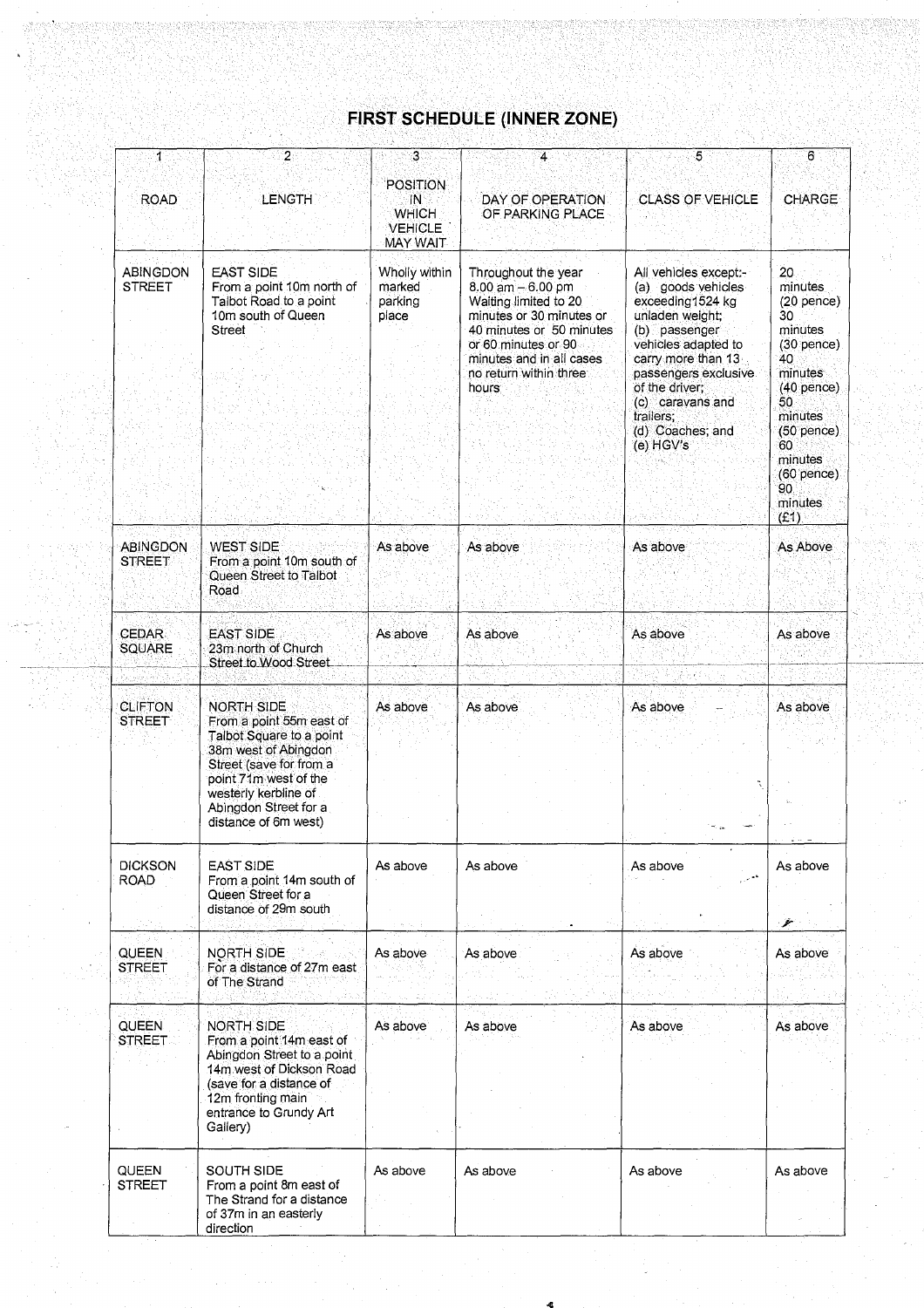| $\mathbf{1}$                      | $\overline{2}$                                                                                                                                                | З                                                                          | 4                                                                                                                                                                                                                | 5                                                                                                                                                                                                                                                             | 6                                                                                                                                                                                                   |
|-----------------------------------|---------------------------------------------------------------------------------------------------------------------------------------------------------------|----------------------------------------------------------------------------|------------------------------------------------------------------------------------------------------------------------------------------------------------------------------------------------------------------|---------------------------------------------------------------------------------------------------------------------------------------------------------------------------------------------------------------------------------------------------------------|-----------------------------------------------------------------------------------------------------------------------------------------------------------------------------------------------------|
| <b>ROAD</b>                       | LENGTH                                                                                                                                                        | <b>POSITION</b><br>IN<br><b>WHICH</b><br><b>VEHICLE</b><br><b>MAY WAIT</b> | DAY OF OPERATION<br>OF PARKING PLACE                                                                                                                                                                             | <b>CLASS OF VEHICLE</b>                                                                                                                                                                                                                                       | CHARGE                                                                                                                                                                                              |
| <b>QUEEN</b><br><b>STREET</b>     | <b>SOUTH SIDE</b><br>From a point 12m west<br>of Abingdon Street for<br>a distance of 27m in a<br>westerly direction                                          | Wholly within<br>marked<br>parking<br>place                                | Throughout the year<br>$8.00$ am $- 6.00$ pm<br>Waiting limited to 20<br>minutes or 30 minutes or<br>40 minutes or 50 minutes<br>or 60 minutes or 90<br>minutes and in all cases no<br>return within three hours | All vehicles except:-<br>(a) goods vehicles<br>exceeding 1524 kg<br>unladen weight;<br>(b) passenger<br>vehicles adapted to<br>carry more than 13<br>passengers exclusive<br>of the driver;<br>(c) caravans and<br>trailers.<br>(d) Coaches; and<br>(e) HGV's | $20^{\circ}$<br>minutes<br>(20 pence)<br>30.<br>minutes<br>$(30$ pence)<br>40<br>minutes<br>$(40$ pence)<br>50<br>minutes<br>$(50$ pence)<br>60<br>minutes<br>$(60$ pence)<br>90<br>minutes<br>(E1) |
| <b>QUEEN</b><br><b>STREET</b>     | <b>SOUTH SIDE</b><br>From a point 69m east<br>of Abingdon Street to a<br>point 14m west of<br>Dickson Road                                                    | As above                                                                   | As above                                                                                                                                                                                                         | As above                                                                                                                                                                                                                                                      | As above                                                                                                                                                                                            |
| <b>SPRINGFIELD</b><br><b>ROAD</b> | <b>NORTH SIDE</b><br>Promenade to 20m<br>west of General Street                                                                                               | As above                                                                   | As above                                                                                                                                                                                                         | As above                                                                                                                                                                                                                                                      | As above                                                                                                                                                                                            |
| <b>SPRINGFIELD</b><br><b>ROAD</b> | <b>SOUTH SIDE</b><br>Promenade to<br>Abingdon Street (Save<br>for a distance of 15m<br>west of Back street<br>adjacent to property No<br>29 Springfield Road) | As above                                                                   | As above                                                                                                                                                                                                         | As above                                                                                                                                                                                                                                                      | As above                                                                                                                                                                                            |
| <b>TOPPING</b><br><b>STREET</b>   | <b>EAST_SIDE</b><br>From a point 35m north<br>of Church Street to a<br>point 5m south of<br><b>Wood Street</b>                                                | As above                                                                   | As above                                                                                                                                                                                                         | As above                                                                                                                                                                                                                                                      | As above                                                                                                                                                                                            |
| <b>TOPPING</b><br><b>STREET</b>   | <b>EAST SIDE</b><br>From a point 5m north<br>of Wood Street to a<br>point 30m south of<br>Deansgate                                                           | As above                                                                   | As above                                                                                                                                                                                                         | As above                                                                                                                                                                                                                                                      | ۶<br>As above                                                                                                                                                                                       |
| <b>TOPPING</b><br><b>STREET</b>   | <b>WEST SIDE</b><br>From a point 5m north<br>of Wood Street for a<br>distance of 25m in a<br>northerly direction                                              | As above                                                                   | As above                                                                                                                                                                                                         | As above                                                                                                                                                                                                                                                      | As above                                                                                                                                                                                            |
| <b>TOPPING</b><br><b>STREET</b>   | <b>WEST SIDE</b><br>From Church Street to<br>a point 30m south of<br>Wood Street                                                                              | As above                                                                   | As above                                                                                                                                                                                                         | As above                                                                                                                                                                                                                                                      | As above                                                                                                                                                                                            |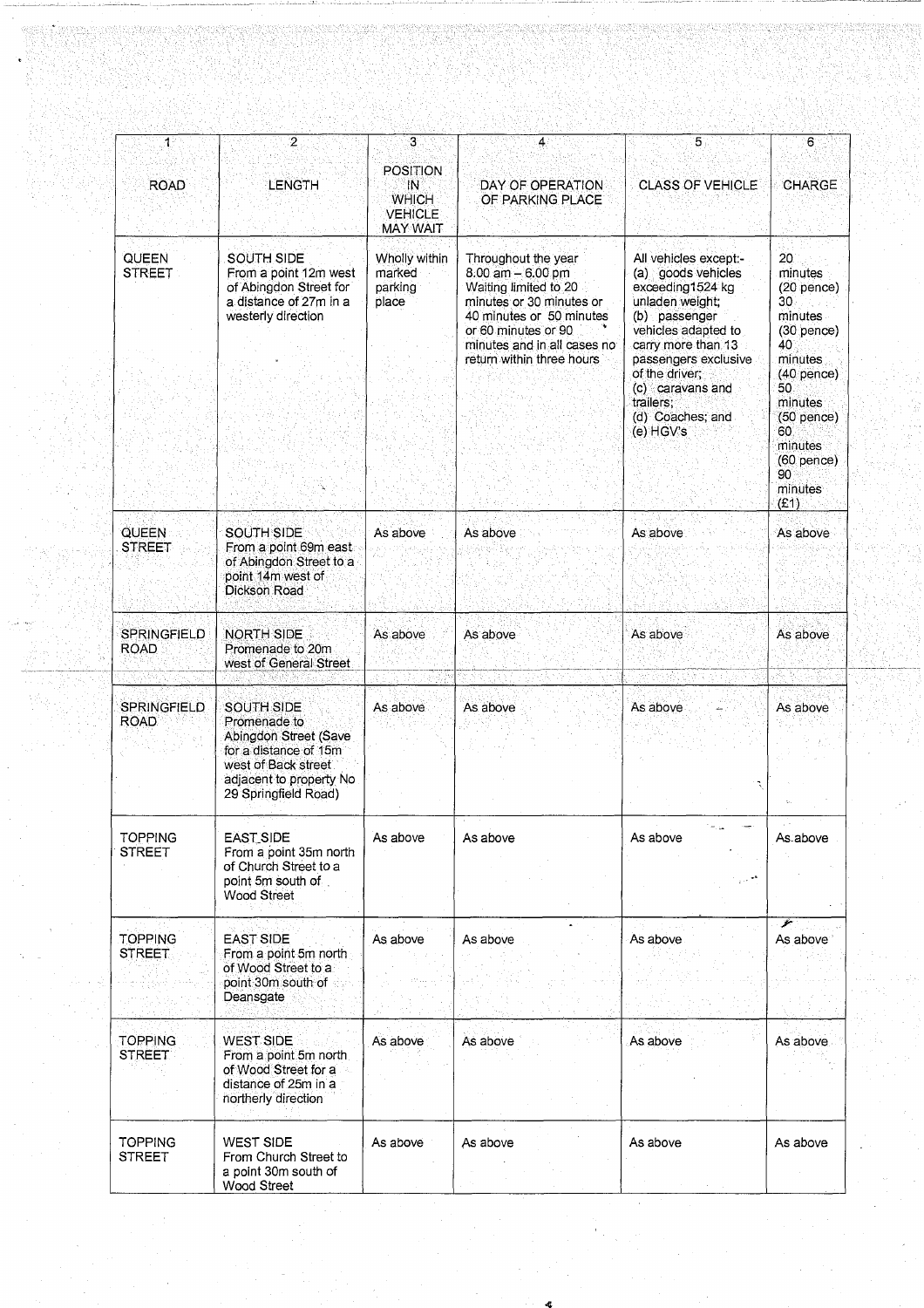| <b>ROAD</b>              | 2<br><b>LENGTH</b>                                                                                     | -31<br><b>POSITION IN</b><br><b>WHICH</b><br><b>VEHICLE</b><br><b>MAY WAIT</b> | 4<br>DAY OF OPERATION<br>OF PARKING PLACE                                                                                                                                                                    | 5<br><b>CLASS OF VEHICLE</b>                                                                                                                                                                                                                              | 6.<br><b>CHARGE</b>                                                                                                                                                     |
|--------------------------|--------------------------------------------------------------------------------------------------------|--------------------------------------------------------------------------------|--------------------------------------------------------------------------------------------------------------------------------------------------------------------------------------------------------------|-----------------------------------------------------------------------------------------------------------------------------------------------------------------------------------------------------------------------------------------------------------|-------------------------------------------------------------------------------------------------------------------------------------------------------------------------|
| TOPPING<br><b>STREET</b> | <b>WEST SIDE</b><br>From a point 55m<br>north of Wood<br>Street to a point<br>9m south of<br>Deansgate | Wholly within<br>marked<br>parking place.                                      | Throughout the year<br>$8.00$ am $-6.00$ pm<br>Waiting limited to 20 minutes or<br>30 minutes or 40 minutes or<br>50 minutes or 60 minutes or 90<br>minutes and in all cases no<br>return within three hours | All vehicles except:-<br>(a) goods vehicles<br>exceeding1524 kg<br>unladen weight:<br>(b) passenger vehicles<br>adapted to carry more<br>than 13 passengers<br>exclusive of the driver;<br>(c) caravans and<br>trailers:<br>(d) Coaches; and<br>(e) HGV's | 20 minutes<br>$(20$ pence)<br>30 minutes<br>(30. pence)<br>40 minutes<br>$(40$ pence)<br>50 minutes<br>$(50$ pence)<br>60 minutes<br>$(60$ pence)<br>90 minutes<br>(E1) |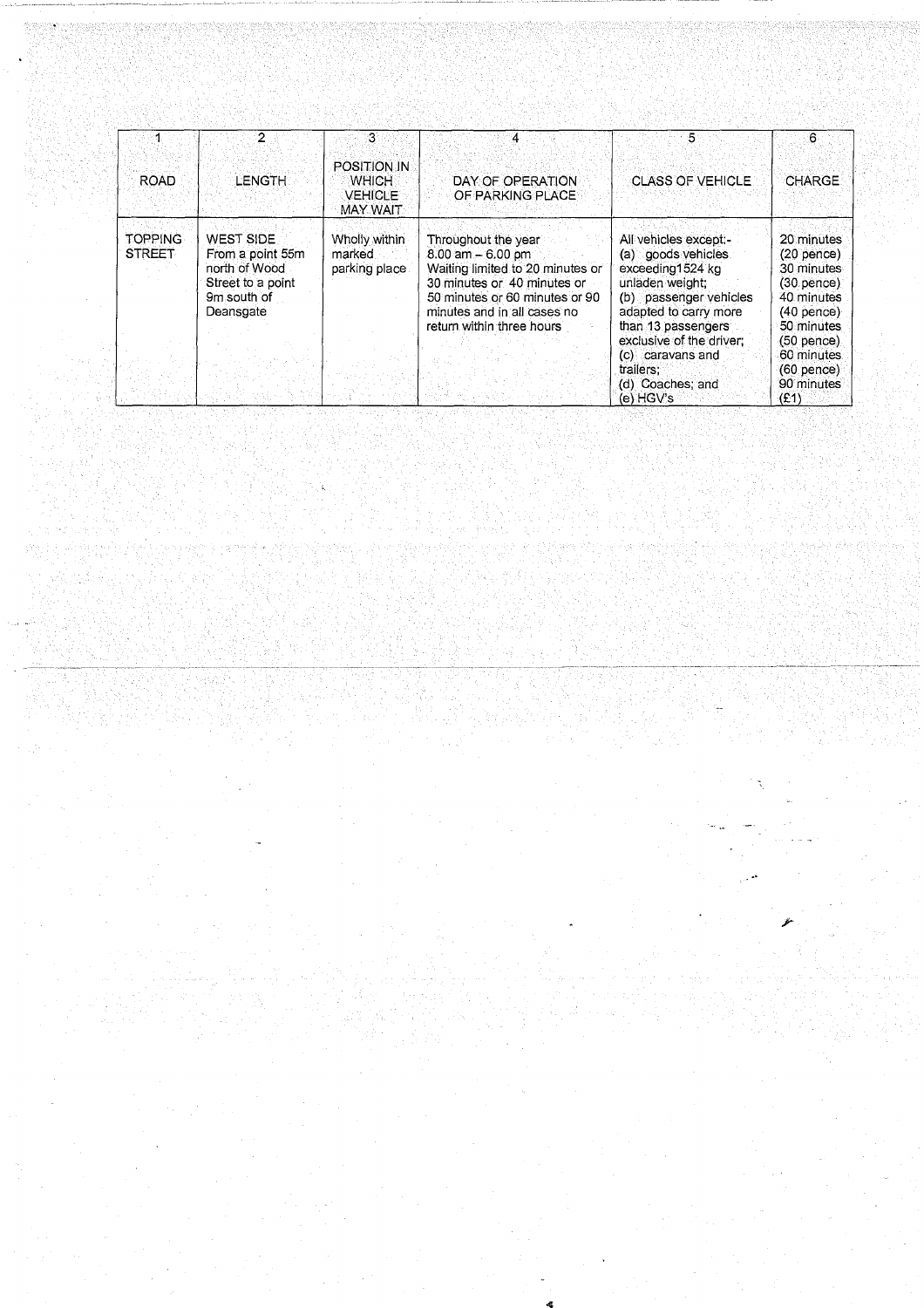| 1                                | $\overline{2}$                                                                                                                                                                                                                                      | 3                                                                   | 4                                                                                                                                                                                                                    | 5                                                                                                                                                                                                                                                            | 6                                                                                                                                                   |
|----------------------------------|-----------------------------------------------------------------------------------------------------------------------------------------------------------------------------------------------------------------------------------------------------|---------------------------------------------------------------------|----------------------------------------------------------------------------------------------------------------------------------------------------------------------------------------------------------------------|--------------------------------------------------------------------------------------------------------------------------------------------------------------------------------------------------------------------------------------------------------------|-----------------------------------------------------------------------------------------------------------------------------------------------------|
| <b>ROAD</b>                      | <b>LENGTH</b>                                                                                                                                                                                                                                       | POSITION<br>ΙN<br><b>WHICH</b><br><b>VEHICLE</b><br><b>MAY WAIT</b> | DAY OF OPERATION<br>OF PARKING PLACE                                                                                                                                                                                 | CLASS OF VEHICLE                                                                                                                                                                                                                                             | CHARGE                                                                                                                                              |
| <b>ADELAIDE</b><br><b>STREET</b> | <b>NORTH SIDE</b><br>From a point 30m east of<br>Coronation Street to a point<br>25m west of Leopold Grove<br>(save for a point 90m east of<br>the easterly kerb-line of<br>Coronation Street for a<br>distance of 10m in an<br>easterly direction) | Wholly within<br>marked<br>parking<br>place                         | Throughout the year<br>$9.00$ am $-6.00$ pm<br>Waiting limited to 20<br>minutes or 30 minutes or<br>40 minutes or 50 minutes<br>or 60 minutes or 90<br>minutes and in all cases<br>no return within three<br>hours - | All vehicles except:-<br>(a) goods vehicles<br>exceeding1524 kg<br>unladen weight;<br>(b) passenger<br>vehicles adapted to<br>carry more than 13<br>passengers exclusive<br>of the driver;<br>(c) caravans and<br>trailers;<br>(d) Coaches; and<br>(e) HGV's | 20<br>minutes<br>$(20$ pence)<br>30<br>minutes<br>$(30$ pence)<br>40<br>minutes<br>$(40$ pence)<br>50<br>minutes -<br>$(50$ pence)<br>60<br>minutes |
|                                  |                                                                                                                                                                                                                                                     |                                                                     |                                                                                                                                                                                                                      |                                                                                                                                                                                                                                                              | $(60$ pence $)$<br>90<br>minutes<br>(E1)                                                                                                            |
| <b>ALFRED</b><br><b>STREET</b>   | WEST SIDE<br>From Church Street to a<br>point 9m north of Adelaide<br>Street                                                                                                                                                                        | As above                                                            | As above                                                                                                                                                                                                             | As above                                                                                                                                                                                                                                                     | As above                                                                                                                                            |
| <b>LEOPOLD</b><br><b>GROVE</b>   | <b>EAST SIDE</b><br>From a point 5m south of<br>Church Street to a point 49m<br>south of Church Street                                                                                                                                              | As above                                                            | As above                                                                                                                                                                                                             | As above                                                                                                                                                                                                                                                     | As above                                                                                                                                            |
| <b>LEOPOLD</b><br><b>GROVE</b>   | EAST SIDE<br>From a point 25m north of<br>Adelaide Street for a<br>distance of 19m north                                                                                                                                                            | As above                                                            | As above                                                                                                                                                                                                             | As above                                                                                                                                                                                                                                                     | As above                                                                                                                                            |
| <b>LEOPOLD</b><br><b>GROVE</b>   | EAST SIDE<br>From a point 15m north of<br>Adelaide Street to a point 5m<br>north of Adelaide Street                                                                                                                                                 | As above                                                            | As above                                                                                                                                                                                                             | As above                                                                                                                                                                                                                                                     | As above                                                                                                                                            |

# **SECOND SCHEDULE (INNER ZONE)**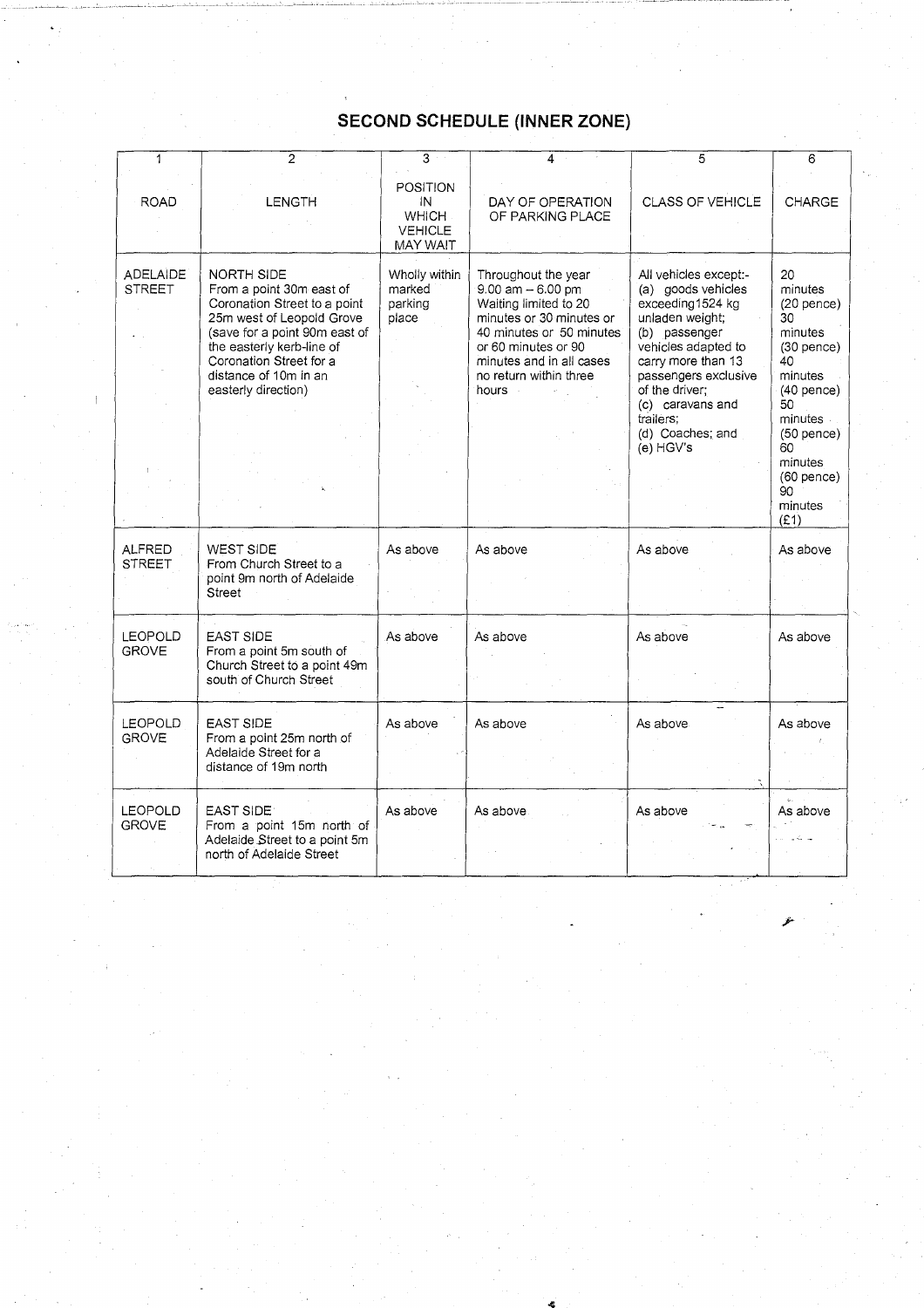### **THIRD SCHEDULE (INNER ZONE)**

|                                | 2                                                                                                       | 3                                                                | 4                                                                                                                                                                                                           | 5                                                                                                                                                                                                                                                           | 6                                                                                                                                                                        |
|--------------------------------|---------------------------------------------------------------------------------------------------------|------------------------------------------------------------------|-------------------------------------------------------------------------------------------------------------------------------------------------------------------------------------------------------------|-------------------------------------------------------------------------------------------------------------------------------------------------------------------------------------------------------------------------------------------------------------|--------------------------------------------------------------------------------------------------------------------------------------------------------------------------|
| <b>ROAD</b>                    | LENGTH                                                                                                  | POSITION IN<br><b>WHICH</b><br><b>VEHICLE</b><br><b>MAY WAIT</b> | DAY OF OPERATION<br>OF PARKING PLACE                                                                                                                                                                        | <b>CLASS OF VEHICLE</b>                                                                                                                                                                                                                                     | <b>CHARGE</b>                                                                                                                                                            |
| EDWARD<br><b>STREET</b>        | WEST SIDE<br>From a point 9m<br>south of Deansgate<br>to a point 3m north<br>of Post Office<br>entrance | Wholly within<br>marked<br>parking place                         | Throughout the year<br>10.00 am $-6.00$ pm<br>Waiting limited to 20 minutes<br>or 30 minutes or 40 minutes or<br>50 minutes or 60 minutes or 90<br>minutes and in all cases no<br>return within three hours | All vehicles except:-<br>(a) goods vehicles<br>exceeding1524 kg<br>unladen weight;<br>(b) passenger vehicles<br>adapted to carry more<br>than 13 passengers<br>exclusive of the driver;<br>(c) caravans and<br>trailers:<br>(d) Coaches; and<br>(e) $HGV's$ | 20 minutes<br>$(20$ pence)<br>30 minutes<br>$(30$ pence)<br>40 minutes<br>$(40$ pence)<br>50 minutes<br>$(50$ pence)<br>60 minutes<br>$(60$ pence)<br>90 minutes<br>(E1) |
| <b>EDWARD</b><br><b>STREET</b> | WEST SIDE<br>From a point 3m<br>south of Post Office<br>entrance to Queen<br>Vera Road                  | As above                                                         | As above                                                                                                                                                                                                    | As above                                                                                                                                                                                                                                                    | As above                                                                                                                                                                 |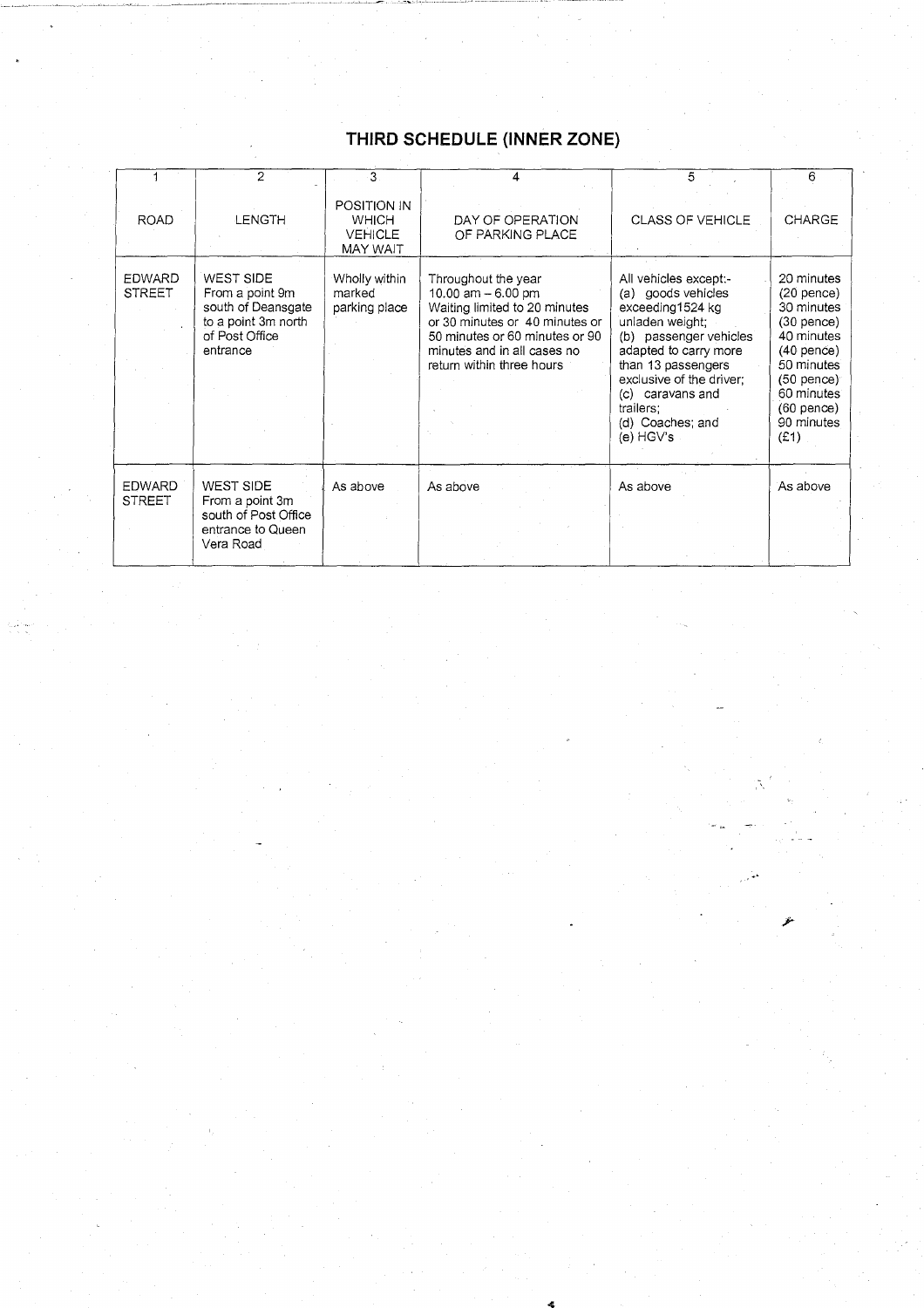### **FOURTH SCHEDULE (OUTER ZONE)**

| 1                                | $\overline{c}$                                                                                                                                | 3                                                            | 4.                                                                                                                                                                                                                            | 5                                                                                                                                                                                                                                                            | 6                                                                                                                                                                                                          |
|----------------------------------|-----------------------------------------------------------------------------------------------------------------------------------------------|--------------------------------------------------------------|-------------------------------------------------------------------------------------------------------------------------------------------------------------------------------------------------------------------------------|--------------------------------------------------------------------------------------------------------------------------------------------------------------------------------------------------------------------------------------------------------------|------------------------------------------------------------------------------------------------------------------------------------------------------------------------------------------------------------|
| <b>ROAD</b>                      | LENGTH                                                                                                                                        | POSITION<br>IN<br><b>WHICH</b><br><b>VEHICLE</b><br>MAY WAIT | DAY OF OPERATION<br>OF PARKING PLACE                                                                                                                                                                                          | CLASS OF VEHICLE                                                                                                                                                                                                                                             | CHARGE                                                                                                                                                                                                     |
| ABINGDON<br>STREET               | <b>WEST SIDE</b><br>From a point 10m<br>north of Queen<br>Street to a point 5m<br>south of Back Queen<br><b>Street</b>                        | Wholly within<br>marked<br>parking place                     | Throughout the year<br>$8.00$ am $-6.00$ pm<br>Waiting limited to 20 minutes<br>or 30 minutes or 40 minutes<br>or 50 minutes or 60 minutes<br>or 90 minutes or 120 minutes<br>and in all cases no return<br>within four hours | All vehicles except:-<br>(a) goods vehicles<br>exceeding1524 kg<br>unladen weight;<br>(b) passenger<br>vehicles adapted to<br>carry more than 13<br>passengers exclusive<br>of the driver;<br>(c) caravans and<br>trailers;<br>(d) Coaches; and<br>(e) HGV's | 20 minutes<br>$(20$ pence)<br>30 minutes<br>$(30$ pence)<br>40 minutes<br>$(40$ pence)<br>50 minutes<br>$(50$ pence)<br>60 minutes<br>$(60$ pence)<br>90 minutes<br>(E1)<br>120 minutes<br>$(E1.50$ pence) |
| <b>ABINGDON</b><br><b>STREET</b> | k.<br>WEST SIDE<br>From a point 5m<br>north of Back Queen<br>Street to a point 10m<br>south of Springfield<br>Road                            | As above                                                     | As above                                                                                                                                                                                                                      | As above                                                                                                                                                                                                                                                     | As above                                                                                                                                                                                                   |
| CAUNCE<br><b>STREET</b>          | SOUTH SIDE<br>From a point 88m<br>west of the westerly<br>kerb line of Cookson<br>Street for a distance<br>of 76m in an easterly<br>direction | As above                                                     | As above                                                                                                                                                                                                                      | As above                                                                                                                                                                                                                                                     | As above                                                                                                                                                                                                   |
| <b>CHARLES</b><br>STREET         | <b>SOUTH SIDE</b><br>Cookson Street to<br>King Street                                                                                         | As above                                                     | As above                                                                                                                                                                                                                      | As above                                                                                                                                                                                                                                                     | As above                                                                                                                                                                                                   |
| COOKSON<br><b>STREET</b>         | <b>EAST SIDE</b><br>From a point 4m<br>north of Milbourne<br>Street to a point 5m<br>south of Charles<br>Street                               | As above                                                     | As above                                                                                                                                                                                                                      | As above                                                                                                                                                                                                                                                     | As above                                                                                                                                                                                                   |
| COOKSON<br><b>STREET</b>         | <b>EAST SIDE</b><br>From a point 5m<br>north of Charles<br>Street to a point 20m<br>south of George<br>Street                                 | As above                                                     | As above                                                                                                                                                                                                                      | As above                                                                                                                                                                                                                                                     | As above                                                                                                                                                                                                   |
| <b>DICKSON</b><br><b>ROAD</b>    | <b>EAST SIDE</b><br>From a point 9m<br>north of Queen<br>Street to a point 19m<br>south of Springfield<br>Road                                | As above                                                     | As above                                                                                                                                                                                                                      | As above                                                                                                                                                                                                                                                     | As above                                                                                                                                                                                                   |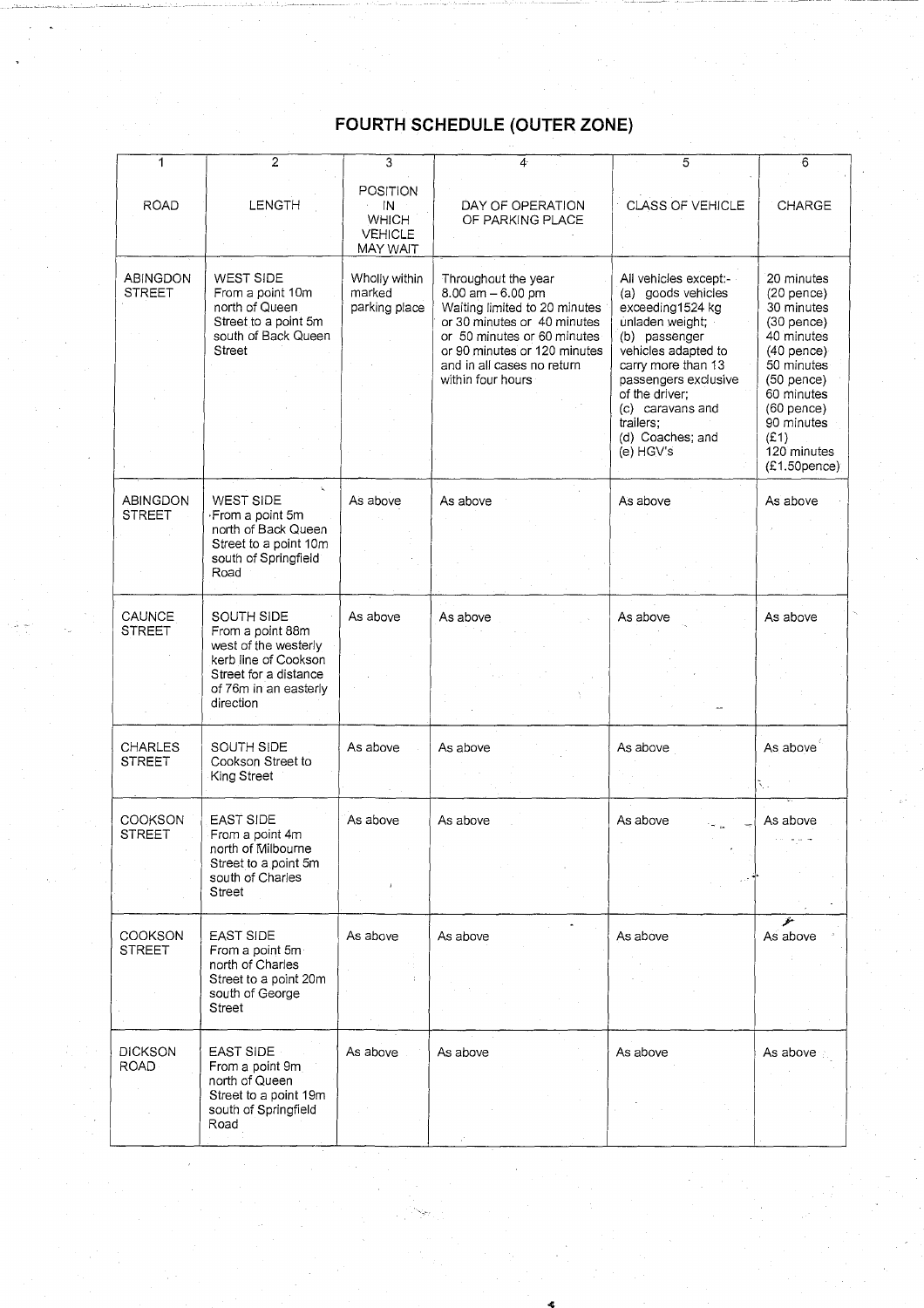| 1                                 | $\overline{2}$                                                                                        | 3                                                                          | 4                                                                                                                                                                                                                          | 5                                                                                                                                                                                                                                                            | 6                                                                                                                                                                                                          |
|-----------------------------------|-------------------------------------------------------------------------------------------------------|----------------------------------------------------------------------------|----------------------------------------------------------------------------------------------------------------------------------------------------------------------------------------------------------------------------|--------------------------------------------------------------------------------------------------------------------------------------------------------------------------------------------------------------------------------------------------------------|------------------------------------------------------------------------------------------------------------------------------------------------------------------------------------------------------------|
| <b>ROAD</b>                       | <b>LENGTH</b>                                                                                         | <b>POSITION</b><br>IN<br><b>WHICH</b><br><b>VEHICLE</b><br><b>MAY WAIT</b> | DAY OF OPERATION<br>OF PARKING PLACE                                                                                                                                                                                       | <b>CLASS OF VEHICLE</b>                                                                                                                                                                                                                                      | CHARGE                                                                                                                                                                                                     |
| <b>MILBOURNE</b><br><b>STREET</b> | SOUTH SIDE<br><b>Back Cookson</b><br>Street to King<br>Street                                         | Wholly within<br>marked<br>parking place                                   | Throughout the year<br>8.00 am - 6.00 pm<br>Waiting limited to 20 minutes<br>or 30 minutes or 40 minutes<br>or 50 minutes or 60 minutes<br>or 90 minutes or 120 minutes<br>and in all cases no return<br>within four hours | All vehicles except:-<br>(a) goods vehicles<br>exceeding1524 kg<br>unladen weight;<br>(b) passenger<br>vehicles adapted to<br>carry more than 13<br>passengers exclusive<br>of the driver:<br>(c) caravans and<br>trailers:<br>(d) Coaches; and<br>(e) HGV's | 20 minutes<br>$(20$ pence)<br>30 minutes<br>$(30$ pence)<br>40 minutes<br>$(40$ pence)<br>50 minutes<br>$(50$ pence)<br>60 minutes<br>$(60$ pence)<br>90 minutes<br>(E1)<br>120 minutes<br>$(E1.50$ pence) |
| SPRINGFIELD<br><b>ROAD</b>        | NORTH SIDE<br>From a point 4m<br>east of General<br>Street to 14m<br>west of Dickson<br>Road          | As above                                                                   | As above                                                                                                                                                                                                                   | As above                                                                                                                                                                                                                                                     | As above                                                                                                                                                                                                   |
| SPRINGFIELD<br><b>ROAD</b>        | SOUTH SIDE<br>From a point 9m<br>east of Abingdon<br>Street to a point<br>14m west of<br>Dickson Road | As above                                                                   | As above                                                                                                                                                                                                                   | As above                                                                                                                                                                                                                                                     | As above                                                                                                                                                                                                   |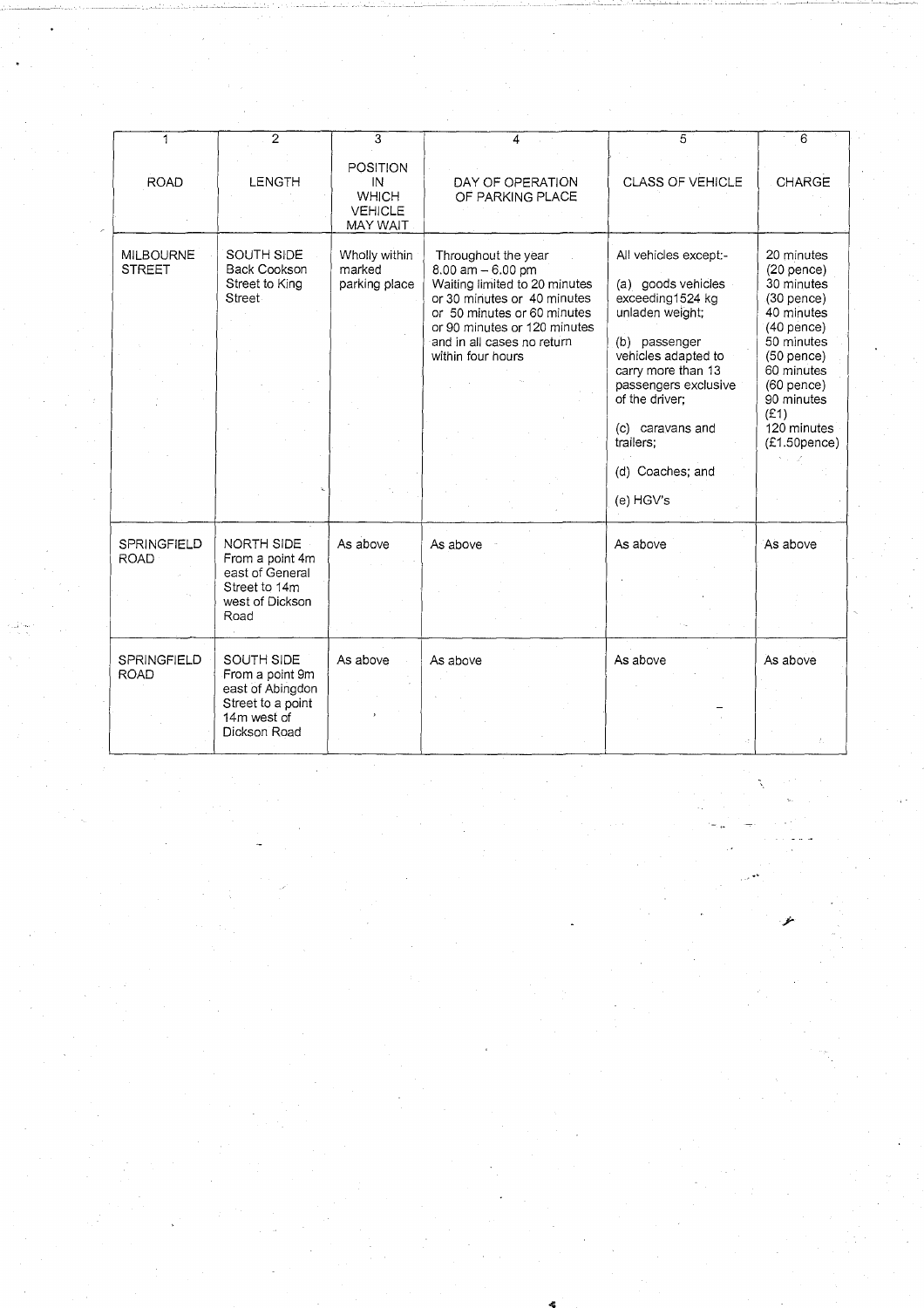## FIFTH SCHEDULE (OUTER ZONE)

| 1                              | 2                                                                                                                                                                                                                                                                                                         | 3.                                                                  | $\overline{4}$                                                                                                                                                                                                                      | 5                                                                                                                                                                                                                                                               | 6                                                                                                                                                                                                                 |
|--------------------------------|-----------------------------------------------------------------------------------------------------------------------------------------------------------------------------------------------------------------------------------------------------------------------------------------------------------|---------------------------------------------------------------------|-------------------------------------------------------------------------------------------------------------------------------------------------------------------------------------------------------------------------------------|-----------------------------------------------------------------------------------------------------------------------------------------------------------------------------------------------------------------------------------------------------------------|-------------------------------------------------------------------------------------------------------------------------------------------------------------------------------------------------------------------|
| <b>ROAD</b>                    | LENGTH                                                                                                                                                                                                                                                                                                    | <b>POSITION</b><br>IN<br><b>WHICH</b><br><b>VEHICLE</b><br>MAY WAIT | DAY OF OPERATION<br>OF PARKING PLACE                                                                                                                                                                                                | <b>CLASS OF</b><br><b>VEHICLE</b>                                                                                                                                                                                                                               | CHARGE.                                                                                                                                                                                                           |
| ALBERT<br><b>ROAD</b>          | <b>SOUTH SIDE</b><br>From a point 5m east of Rear<br>Coronation Street to a point<br>5m west of side street<br>between property Nos 69/71<br>(Church)                                                                                                                                                     | <b>Wholly</b><br>within<br>marked<br>parking<br>place               | Throughout the year<br>$9.00$ am $-6.00$ pm<br>Waiting limited to 20<br>minutes or 30 minutes or<br>40 minutes or 50<br>minutes or 60 minutes or<br>90 minutes or 120<br>minutes and in all cases<br>no return within four<br>hours | All vehicles except:-<br>(a) goods vehicles<br>exceeding1524 kg<br>unladen weight:<br>(b) passenger<br>vehicles adapted to<br>carry more than 13<br>passengers<br>exclusive of the<br>driver:<br>(c) caravans and<br>trailers;<br>(d) Coaches; and<br>(e) HGV's | 20 minutes<br>$(20$ pence)<br>30 minutes<br>$(30$ pence $)$<br>40 minutes<br>$(40$ pence $)$<br>50 minutes<br>(50 pence)<br>60 minutes<br>$(60$ pence $)$<br>90 minutes<br>(E1)<br>120 minutes<br>$(E1.50$ pence) |
| <b>ALBERT</b><br>ROAD.         | SOUTH SIDE<br>From a point 5m east of side<br>street between property Nos<br>69/71 (Church) for a distance<br>of 119m in an easterly<br>direction.                                                                                                                                                        | As above                                                            | As above                                                                                                                                                                                                                            | As above                                                                                                                                                                                                                                                        | As above                                                                                                                                                                                                          |
| ALBERT<br><b>ROAD</b>          | <b>SOUTH SIDE</b><br>From a point 9m west of<br>South King Street for a<br>distance of 55m west                                                                                                                                                                                                           | As above                                                            | As above                                                                                                                                                                                                                            | As above                                                                                                                                                                                                                                                        | As above                                                                                                                                                                                                          |
| <b>CHURCH</b><br><b>STREET</b> | NORTH SIDE<br>From a point 10m west of the<br>westerly kerb line of Cookson<br>Street for a distance of 79m in<br>a westerly direction (save for<br>from a point 42m west of the<br>westerly kerb line of Cookson<br>Street for a distance of 7m in<br>a westerly-direction (fronting<br>property No.162) | As above                                                            | As above                                                                                                                                                                                                                            | As above                                                                                                                                                                                                                                                        | As above                                                                                                                                                                                                          |
| SOUTH<br>KING<br>STREET        | <b>EAST SIDE</b><br>From a point 5m south of<br>Church Street to a point 5m<br>north of Adelaide Street                                                                                                                                                                                                   | As above                                                            | As above                                                                                                                                                                                                                            | As above                                                                                                                                                                                                                                                        | As above                                                                                                                                                                                                          |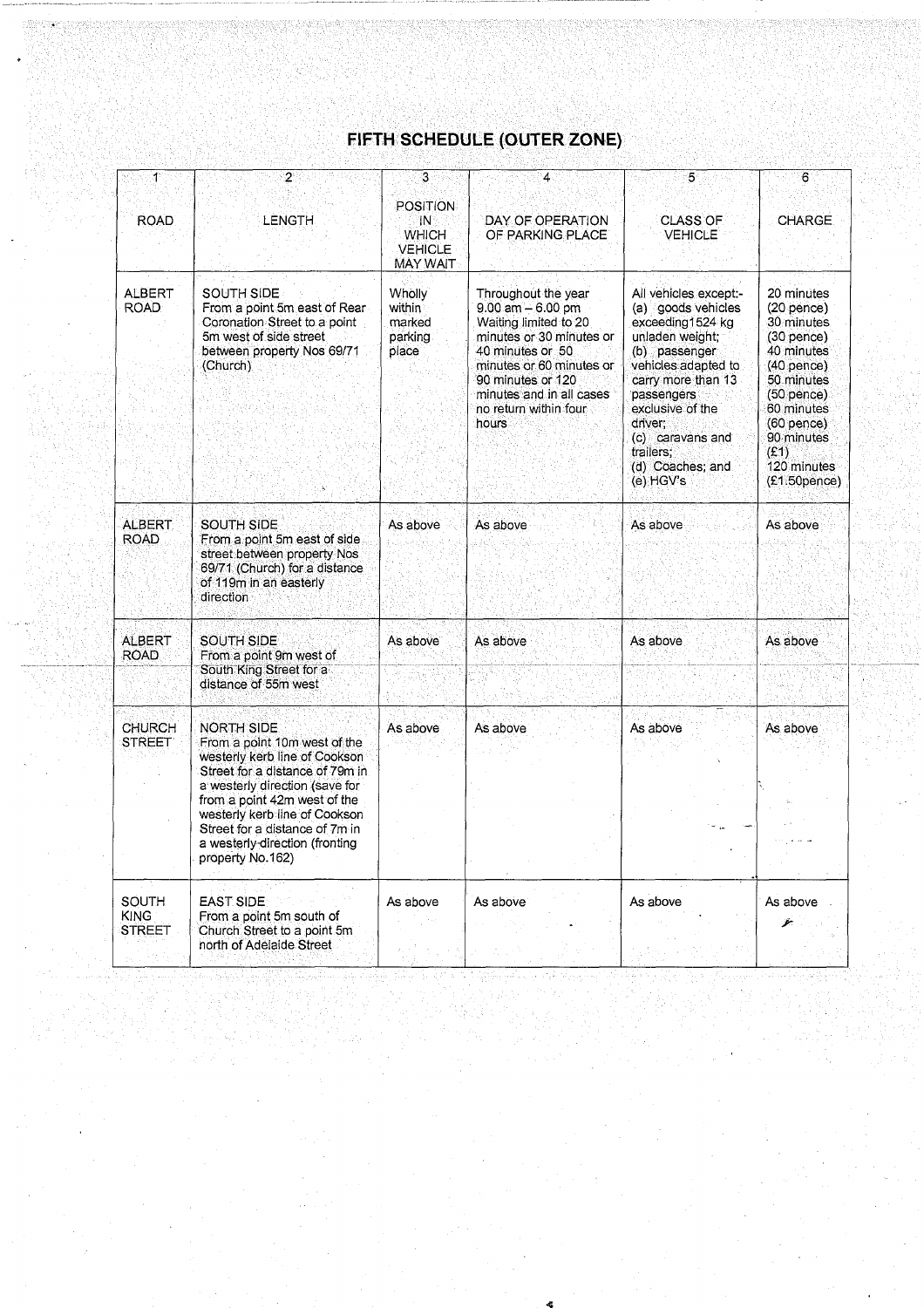### SIXTH SCHEDULE (OUTER ZONE)

| 1.<br><b>ROAD</b>                | $\overline{2}$<br>LENGTH                                                                                           | 3<br><b>POSITION IN</b><br><b>WHICH</b><br><b>VEHICLE</b><br>MAY WAIT | 4<br>DAY OF OPERATION<br>OF PARKING PLACE                                                                                                                                                                                                          | 5<br><b>CLASS OF VEHICLE</b>                                                                                                                                                                                                                              | 6<br><b>CHARGE</b>                                                                                                                                                                                     |
|----------------------------------|--------------------------------------------------------------------------------------------------------------------|-----------------------------------------------------------------------|----------------------------------------------------------------------------------------------------------------------------------------------------------------------------------------------------------------------------------------------------|-----------------------------------------------------------------------------------------------------------------------------------------------------------------------------------------------------------------------------------------------------------|--------------------------------------------------------------------------------------------------------------------------------------------------------------------------------------------------------|
| <b>ADELAIDE</b><br><b>STREET</b> | <b>SOUTH SIDE</b><br>From a point 36m<br>east of South King<br>Street to Regent<br>Road                            | Wholly within<br>marked<br>parking place                              | Throughout the year<br>Monday - Saturday<br>$9.00$ am $-5.00$ pm<br>Waiting limited to 20 minutes<br>or 30 minutes or 40 minutes<br>or 50 minutes or 60 minutes<br>or 90 minutes or 120 minutes<br>and in all cases no return<br>within four hours | All vehicles except:-<br>(a) goods vehicles<br>exceeding1524 kg<br>unladen weight,<br>(b) passenger vehicles<br>adapted to carry more<br>than 13 passengers<br>exclusive of the driver;<br>(c) caravans and<br>trailers:<br>(d) Coaches; and<br>(e) HGV's | 20 minutes<br>$(20$ pence)<br>30 minutes<br>$(30$ pence)<br>40 minutes<br>$(40$ pence)<br>50 minutes<br>$(50$ pence)<br>60 minutes<br>$(60$ pence)<br>90 minutes<br>(E1)<br>120 minutes<br>(£1.50pence |
| <b>ALFRED</b><br><b>STREET</b>   | <b>EAST SIDE</b><br>From a point 9m<br>south of Adelaide<br><b>Street to Albert</b><br>Road                        | As above                                                              | As above                                                                                                                                                                                                                                           | As above                                                                                                                                                                                                                                                  | As Above                                                                                                                                                                                               |
| <b>BANKS</b><br><b>STREET</b>    | <b>NORTH SIDE</b><br>From a point 5m<br>east of the<br>Promenade to a<br>point 5m west of<br><b>Back Promenade</b> | As above                                                              | As above                                                                                                                                                                                                                                           | As above                                                                                                                                                                                                                                                  | As above                                                                                                                                                                                               |
| <b>BANKS</b><br><b>STREET</b>    | <b>NORTH SIDE</b><br>From a point 14m<br>east of General<br>Street to a point 5m<br>west of Francis<br>Street      | As above                                                              | As above                                                                                                                                                                                                                                           | As above                                                                                                                                                                                                                                                  | As above                                                                                                                                                                                               |
| <b>BANKS</b><br><b>STREET</b>    | <b>NORTH SIDE</b><br>From a point 5m<br>east of Francis<br>Street to a point<br>14m west of<br>Dickson Road        | As above                                                              | As above                                                                                                                                                                                                                                           | As above                                                                                                                                                                                                                                                  | As above                                                                                                                                                                                               |
| <b>DICKSON</b><br><b>ROAD</b>    | <b>EAST SIDE</b><br>From a point 9m<br>south of Cocker<br>Street to a point<br>21m north of Banks<br>Street        | As above                                                              | As above                                                                                                                                                                                                                                           | As above                                                                                                                                                                                                                                                  | As above                                                                                                                                                                                               |
| <b>DICKSON</b><br><b>ROAD</b>    | <b>EAST SIDE</b><br>From a point 14m<br>south of Banks<br>Street to a point<br>14m north of<br>Springfield Road    | As above                                                              | As above                                                                                                                                                                                                                                           | As above                                                                                                                                                                                                                                                  | As above                                                                                                                                                                                               |